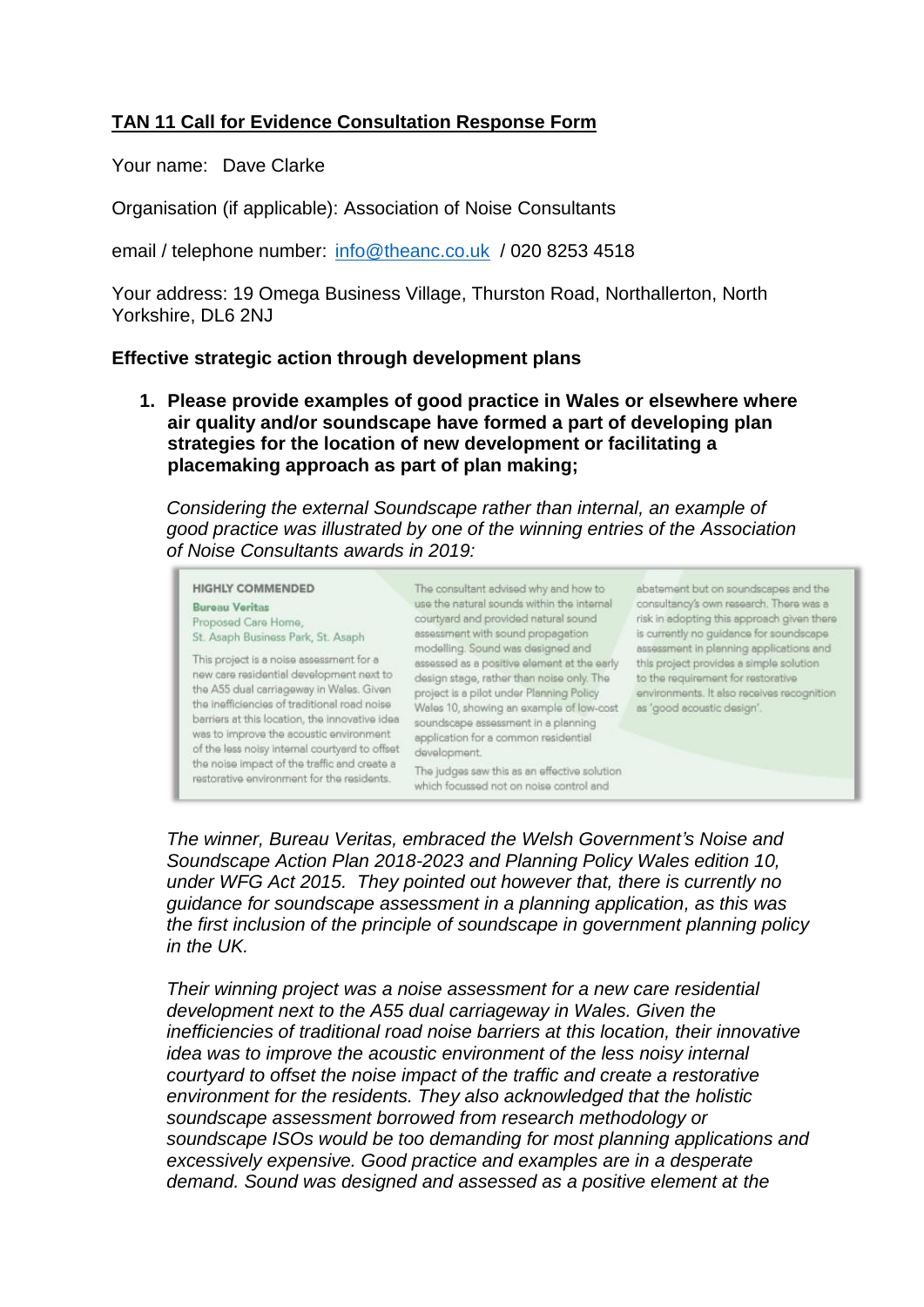*early design stage, rather than noise only. The project is pilot under PPW 10, showing an example of low-cost soundscape assessment in a planning application for a common residential development, which may inspire the decision-makers and acousticians.*

**2. Please provide examples of good practice in Wales or elsewhere where wider mitigation solutions have been developed to reduce air and noise pollution and/or avoid exacerbating existing air quality or soundscape problems as part of developing strategies for the location of new development or in facilitating a placemaking approach;**

*50mph Speed limits on busy sections of Motorways next to residential development should have given a reduction in traffic noise as well as air pollution, as well as potentially improving traffic flow & safety at peak times. I am not aware whether this has been confirmed however? One of our members which is a resident of Port Talbot, has noted a significant improvement of air quality/reduced pollution levels from the steel works over the past 50 years (and possibly noise?).*

# **3. Please provide views on the nature and scope of air quality and soundscape information and/or evidence required to support effective plan making;**

*Guidance on the information likely to be required is being collated in the BS 12913 series which deals with appropriate "Descriptors and Indicators". The context of the development is also important, and BS 12913 considers two very different soundscapes - tranquillity and vibrancy - which could be appropriate depending on the setting.*

*We would expect that source noise data for natural sound masking, such as fountains/water features, would be required to carry out assessments at design stage. The industry could be encouraged to carry out these tests as this represents a potentially significant sales opportunity.* 

*Guidance on the level of neutral masking noise that shows an overall benefit to residents in their gardens is required, covering;*

- *i) The level relative to the level of 'noise' it is designed to mask, and*
- *ii) The absolute level.*

*The acoustic factors which we would expect to affect perceptions of tranquillity are:*

- *The relative balance of natural and man-made sounds;*
- *The proportion of time when one can only hear natural sounds;*
- *The level of sound from road and rail sources; and*
- *The overall level of sound.*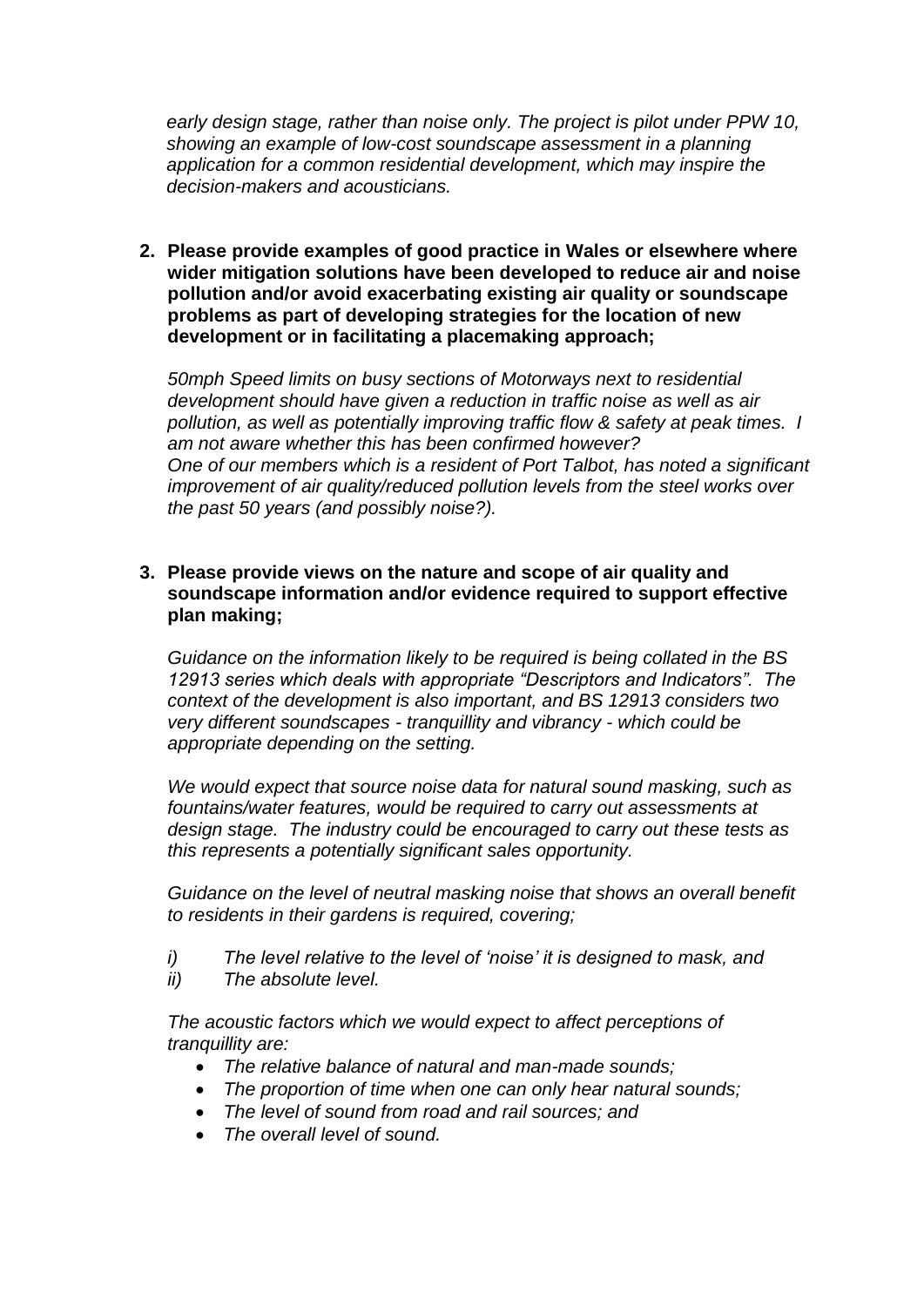*These factors can be combined to provide a prediction of likely tranquillity (or lack of tranquillity) at a location.*

**4. Please provide views on how evidence and/or information relating to air quality and soundscape should be used alongside other evidence necessary to support effective plan making and how this evidence could be used in an integrated way to facilitate better placemaking outcomes;**

*People's perceptions of tranquillity at a place have been found to be influenced by a number of factors, as follows:*

- *• Sound – the levels and types of sounds present*
- *• State of mind, personal factors and feelings about a place*
- *• The sound character of the surrounding area*
- *• Expectations about a site*
- *• Appearance (including consideration of landscape)*
- *• Presence of odours*
- *• Presence of insects*
- *• Presence of water (river, lake, waterfall, fountain, sea)*
- *• Presence and behaviour of other people*
- *• Presence of somewhere to sit or rest*
- *• The weather*

*However, it is possible to assess the relative tranquillity of a location quite reliably using only information about sound level and character.*

# **5. Please provide any further detailed guidance and support in relation to air quality and soundscape which would be beneficial to support effective plan making and which is not covered by 1)-4) above.**

*In order to succeed any guidance needs to give EHO's/planners specific guidance to avoid falling back on the safest acoustic solution that may not be attractive to planners, developers or future users of the scheme/space. Using soundscapes is about creating an appropriate noise environment, rather than aiming to suppress noise as much as possible.*

*Direct guidance should therefore be included in the document allowing glazing to habitable rooms on residential facades facing reasonable industrial areas and/or roads, provided adequate ventilation is provided. (Requirements of the AVO Guidance could be included).* 

*In this way we can avoid single aspect development which is one interpretation of Soundscape guidance. Single aspect development creates ghettos, security risks for people walking/cycling to/from work along routes that are not overlooked. Worst case, we may create buildings which do not look over green spaces which are incorporated as a "noise buffer zone" between industrial sources and residential facades/gardens. This removes an important aspect of the soundscape - the visual one - and can result in other unintended consequences such as potentially creating a security risk for children playing if they cannot be directly observed from their dwellings.*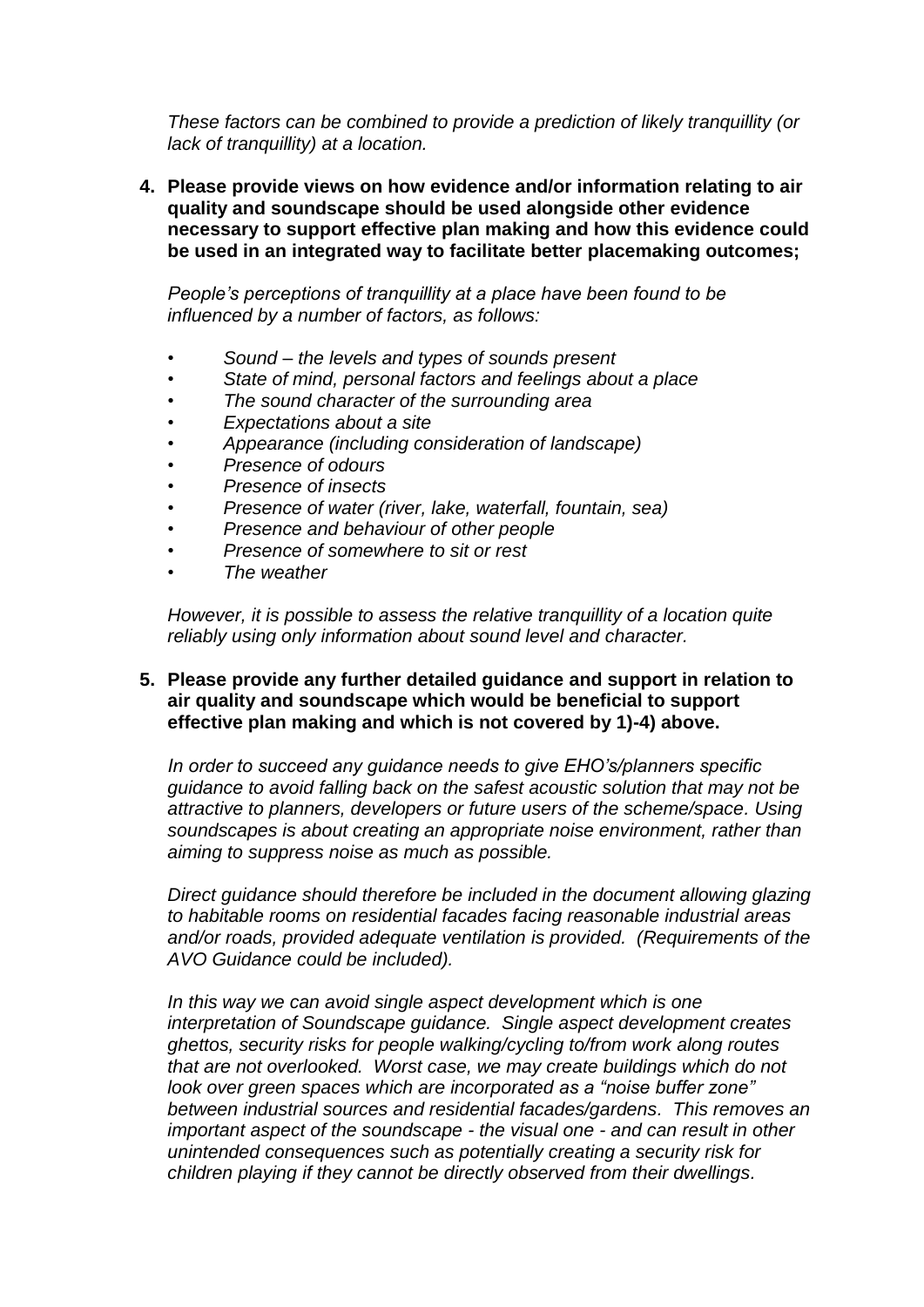*Direct guidance to LA's is required confirming that the guidance given in BS4142 needs to be used as part of a wider assessment of absolute noise levels and context, and we should not take choice away from residents who may wish to open a window facing an industrial source - even if they then complain about hearing a reasonable level of industrial noise - so long as a suitable alternative means of ventilation have been incorporated into the residential design. At the moment, EHO's often refer to case law that apparently indicates this cannot be taken into consideration, despite the fact the latest BS4142 2014 indicates it can.*

*It is important to give Local Authorities clear guidance on all these issues, otherwise we risk single aspect development or "noise masking" being presented as a "cure all".* 

## **Development proposals and development management**

- **6. Please provide examples of good planning practice guidance in Wales or elsewhere aimed at reducing, avoiding or minimising the impacts of airborne pollution;**
- **7. Please provide examples of good practice in Wales or elsewhere where design has been effectively used to reduce, avoid or minimise the impacts of airborne pollution;**
- *8.* **Please provide examples of successful mitigation being secured as part of planning applications and being effectively implemented;**

*Numerous TAN 11 road/rail noise assessments where screening has been used to reduce noise impact at the residences/in gardens.*

*9.* **Please provide information and/or views on the nature and scope of air quality and soundscape information and/or evidence required to support effective decision making on planning applications;** 

*A significant amount of Research has and is being done in this area which needs to be brought together (hopefully in the BS) such as:*

*Project DeStress, by Heriott Watt University: <https://destress.hw.ac.uk/>*

*"The Urban Soundscapes of the World" project: <http://urban-soundscapes.org/> designed to set the scope for a standard on immersive recording and reproducing urban acoustic environments with soundscape in mind. The project is by ASAsense and Ghent University, and is funded by the HEAD Genuit Foundation." Dick Bottledooren*

*Positive Soundscapes Project: [https://www.salford.ac.uk/research/sirc/research](https://www.salford.ac.uk/research/sirc/research-groups/acoustics/psychoacoustics/positive-soundscapes-project)[groups/acoustics/psychoacoustics/positive-soundscapes-project](https://www.salford.ac.uk/research/sirc/research-groups/acoustics/psychoacoustics/positive-soundscapes-project)*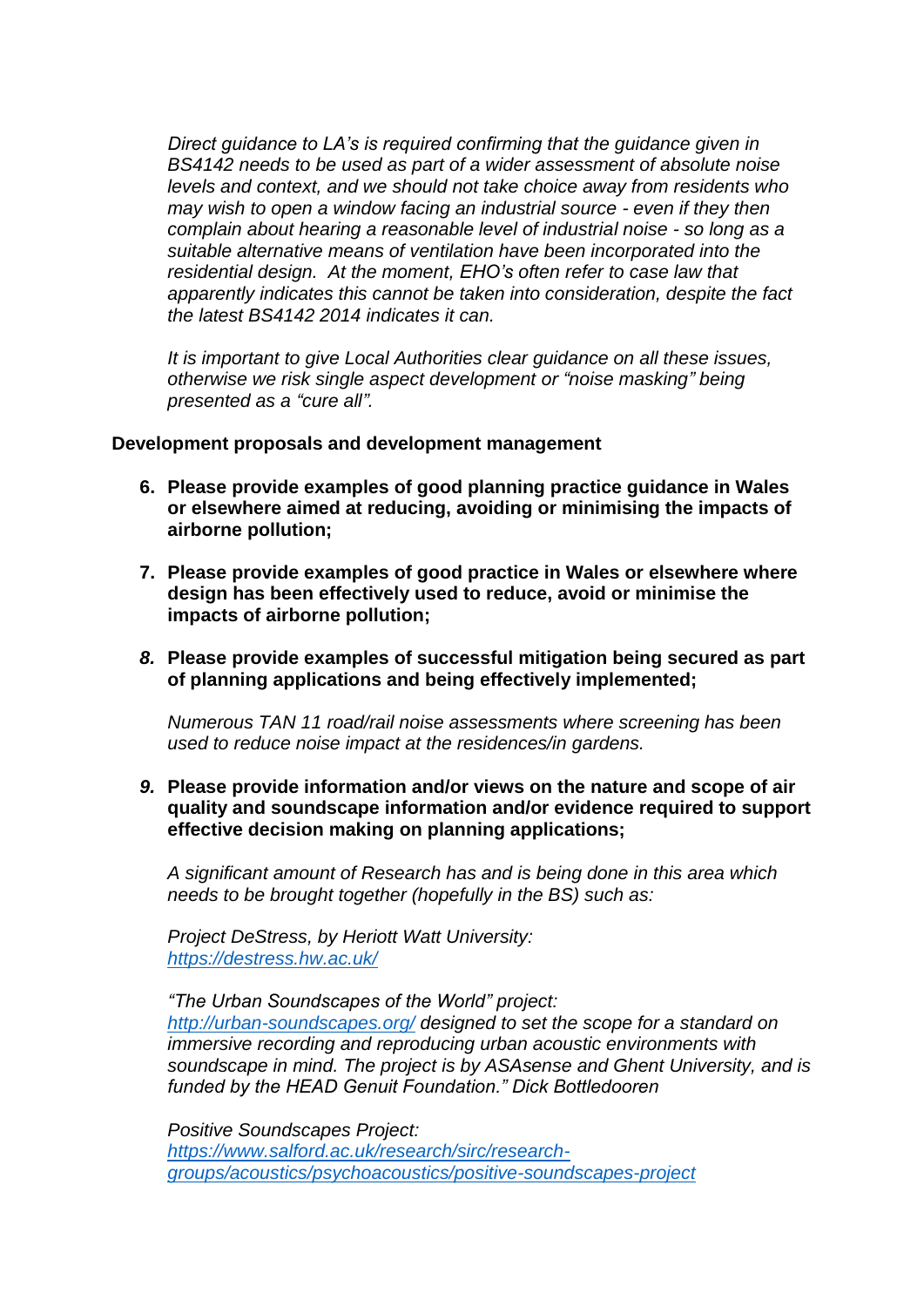*<https://tranquilcity.co.uk/> - a project exploring our relationship with tranquillity in the urban environment to promote health, wellbeing and balance*

*The issue is also explored by Jian Kang in his book 'Urban sound environment' (which is available as a free download)*

*In relation to tranquillity, the book "Tranquil Spaces, measuring the tranquillity of public spaces" by Clive Bentley provides details of the Natural Tranquillity Method. This method provides a way for the tranquillity at a location to be assessed in a repeatable, objective manner so can be used by planning professionals and designers when considering how tranquil a place is and the extent to which development proposals would be likely to affect tranquillity. <https://naturaltranquillity.com/about-us/natural-tranquillity/>*

## **10.Please provide any information and thoughts on barriers, perceived or practical, to achieving better design outcomes and effective mitigation;**

*A significant barrier to this novel approach is that people do not understand it. LA's in particular may worry that this is a backdoor method for allowing development in unacceptably noisy locations. All advice and guidance must therefore be supported by good solid research and training will be needed on how to interpret the data. Visits to examples of the successful use of soundscapes, such as the award winning scheme referred to in Q1 above, would also be highly beneficial.* 

*One of the main issues with the current TAN 11 is that it indicates 'Planning permission should be refused' for NEC C sites, which is impractical for urban locations and sites near the main strategic transportation network. This has*  led to this advice largely being ignored in favour of conditions utilising *screening, sound insulation at the façade and mechanical ventilation giving residents the option to keep windows closed while maintaining fresh air levels. It has also been interpreted as a blunt tool in that it has tended to be used to define absolute levels, where some flexibility based on the context of the local area could be useful.* 

*The advice in TAN 11 relating to 'mixed source' sites tends to be met with resistance by EHO's as they are concerned a BS4142 assessment may result in a complaint being upheld, regardless of the otherwise prevailing average traffic noise level. This is an area where Government could highlight the change in interpretation indicated in the latest BS4142 2014 guidance, which indicates sound insulation at the façade can be taken into consideration when assessing complaints. At the moment EHO's refer to old case law, probably from before 2014, indicating it cannot. This may be an area where the use of soundscape could neutralise the mechanical source at the receiver?*

# **11.Please provide any further detailed guidance and support in relation to air quality and soundscape which would be beneficial to support better**